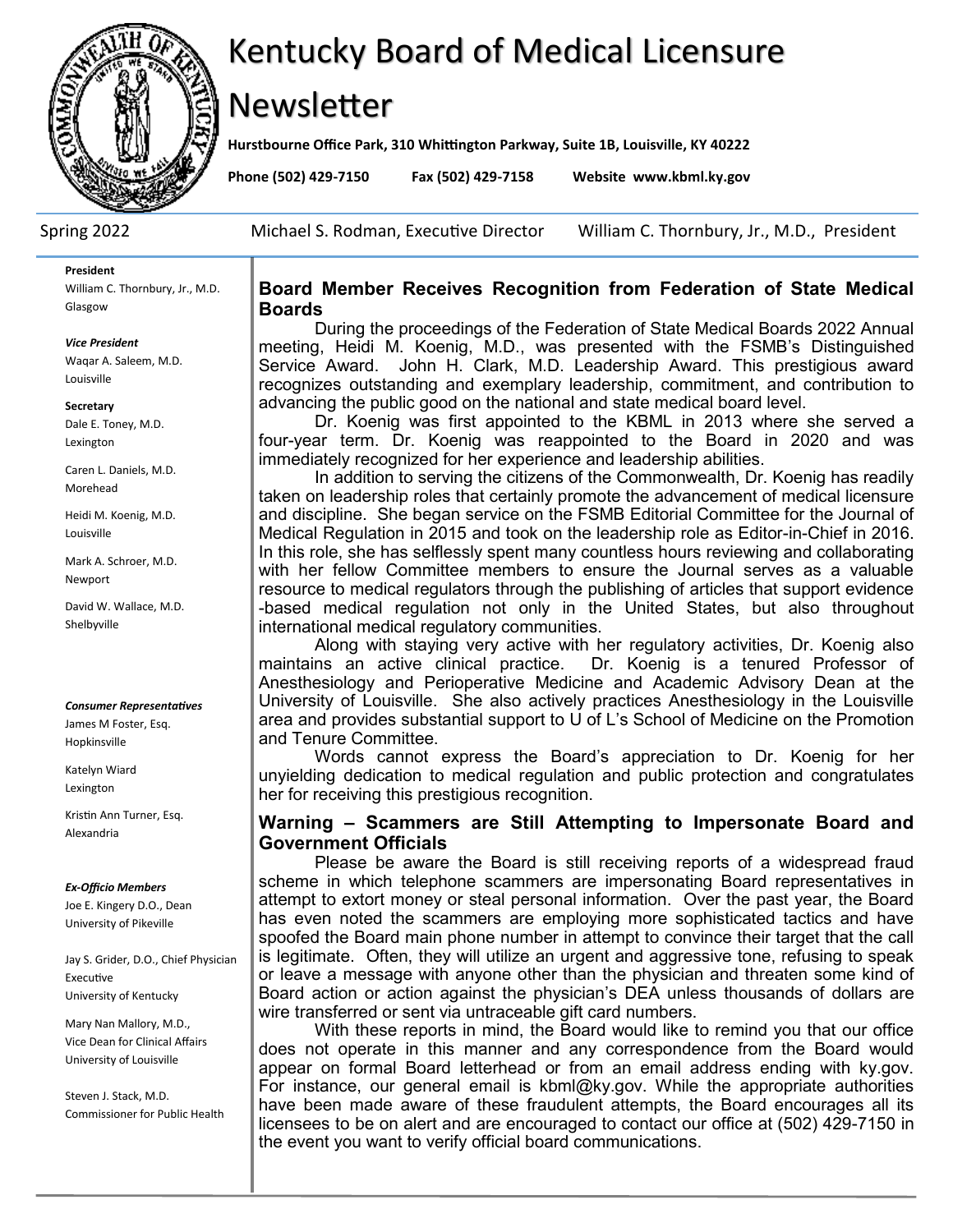| Board Orders can be viewed under the Physician Profile/<br>Verification of License link on the Board's website:<br>www.kbml.ky.gov                 | Ashok P. Jarkani, M.D., Edgewood, KY #41064<br>Order Suspending License Pursuant to<br>201 KAR 9:310 issued 1/27/2022, effective                |  |  |
|----------------------------------------------------------------------------------------------------------------------------------------------------|-------------------------------------------------------------------------------------------------------------------------------------------------|--|--|
| Board Action Report (actions taken since 01/01/2022)                                                                                               | 02/23/2022                                                                                                                                      |  |  |
| Atif A. Atyia, M.D., Jonesborough, TN #34294<br>Agreed Order entered into 02/07/2022                                                               | Ashok P. Jarkani, M.D., Edgewood, KY #41064<br>Order Reinstating Suspended License issued<br>02/24/2022                                         |  |  |
| Atif A. Atyia, M.D., Jonesborough, TN #34294<br><b>Order Terminating Agreed Order issued</b><br>02/11/2022                                         | Paul A. Kearney, M.D., Lexington, KY License<br>#25755                                                                                          |  |  |
| Natalie J. Bauer, M.D., Louisville, KY #53987<br><b>Order Reinstating Suspended License issued</b><br>02/16/2022                                   | Agreed Order entered into 03/02/2022<br>Paul A. Kearney, M.D., Lexington, KY License<br>#25755                                                  |  |  |
| Natalie J. Bauer, M.D., Louisville, KY #53987                                                                                                      | <b>Order Terminating Agreed Order issued</b><br>03/07/2022                                                                                      |  |  |
| Order Suspending License Pursuant to<br>201 KAR 9:310 issued 1/27/2022, effective<br>1/29/2022                                                     | Mary Jean Lang, M.D., London, KY #44482<br><b>Order Terminating Agreed Order issued</b><br>02/17/2022                                           |  |  |
| Alan Brooks, M.D., Louisvile, KY License #55662<br><b>Order Terminating Agreed Order issued</b><br>03/18/2022                                      | Stephen A. Lasher, M.D., Brentwood, TN #53387<br>Order Suspending License Pursuant to<br>201 KAR 9:310 issued 1/27/2022, effective              |  |  |
| Morgan Budde, M.D., Winchester, KY #43121<br>Amended Agreed Order entered into 1/25/2022                                                           | 1/31/2022                                                                                                                                       |  |  |
| Christopher Church, M.D., Hazard, KY License<br>#56562                                                                                             | Stephen A. Lasher, M.D., Brentwood, TN License<br>#53387                                                                                        |  |  |
| Agreed Order entered into 03/21/2022                                                                                                               | <b>Order Reinstating Suspended License issued</b><br>03/03/2022                                                                                 |  |  |
| Jerry Conners, M.D., Fort Thomas, KY License<br>#15481<br>Order Suspending License Pursuant to<br>201 KAR 9:310 issued 01/27/2022, effective       | Blaine M. Lisner, M.D., Louisville, KY #25368<br>Order Suspending License Pursuant to<br>201 KAR 9:310 issued 1/27/2022, effective<br>1/31/2022 |  |  |
| 02/23/2022<br>Hazem Garada, M.D., Fairfax Station, VA License                                                                                      | Joshua Lynn, M.D., Louisville, KY #52440<br>Agreed Order entered into 02/02/2022                                                                |  |  |
| #30261<br>Order Denying Application for Licensure issued<br>03/21/2022                                                                             | Joshua Lynn, M.D., Louisville, KY #52440<br><b>Order Terminating Agreed Order issued</b><br>02/02/2022                                          |  |  |
| David T. Gilliam, M.D., Bloomington, IN #17454<br>Order Suspending License Pursuant to<br>201 KAR 9:310 issued 01/27/2022, effective<br>02/12/2022 | Paul E. McLaughlin, M.D., Mt. Sterling, KY License<br>#24118<br>Order of Revocation issued 03/21/2022, effective<br>04/21/2022                  |  |  |
| Shawn Gorden, M.D., Manchester, KY License                                                                                                         | Bonnie L. Mitchell, M.D., Lexington, KY #21265                                                                                                  |  |  |
| #39057<br>Fifth Amended Agreed Order entered into<br>03/10/2022                                                                                    | Order Suspending License Pursuant to<br>201 KAR 9:310 issued 1/27/2022, effective<br>1/29/2022                                                  |  |  |
| Katherine S. Herold, M.D., Crestwood, KY License<br>#45460                                                                                         | Charles R. Noplis, M.D., Louisville, KY #44044                                                                                                  |  |  |
| Agreed Order entered into 03/09/2022                                                                                                               | Second Amended Agreed Order entered into<br>01/21/2022                                                                                          |  |  |
|                                                                                                                                                    |                                                                                                                                                 |  |  |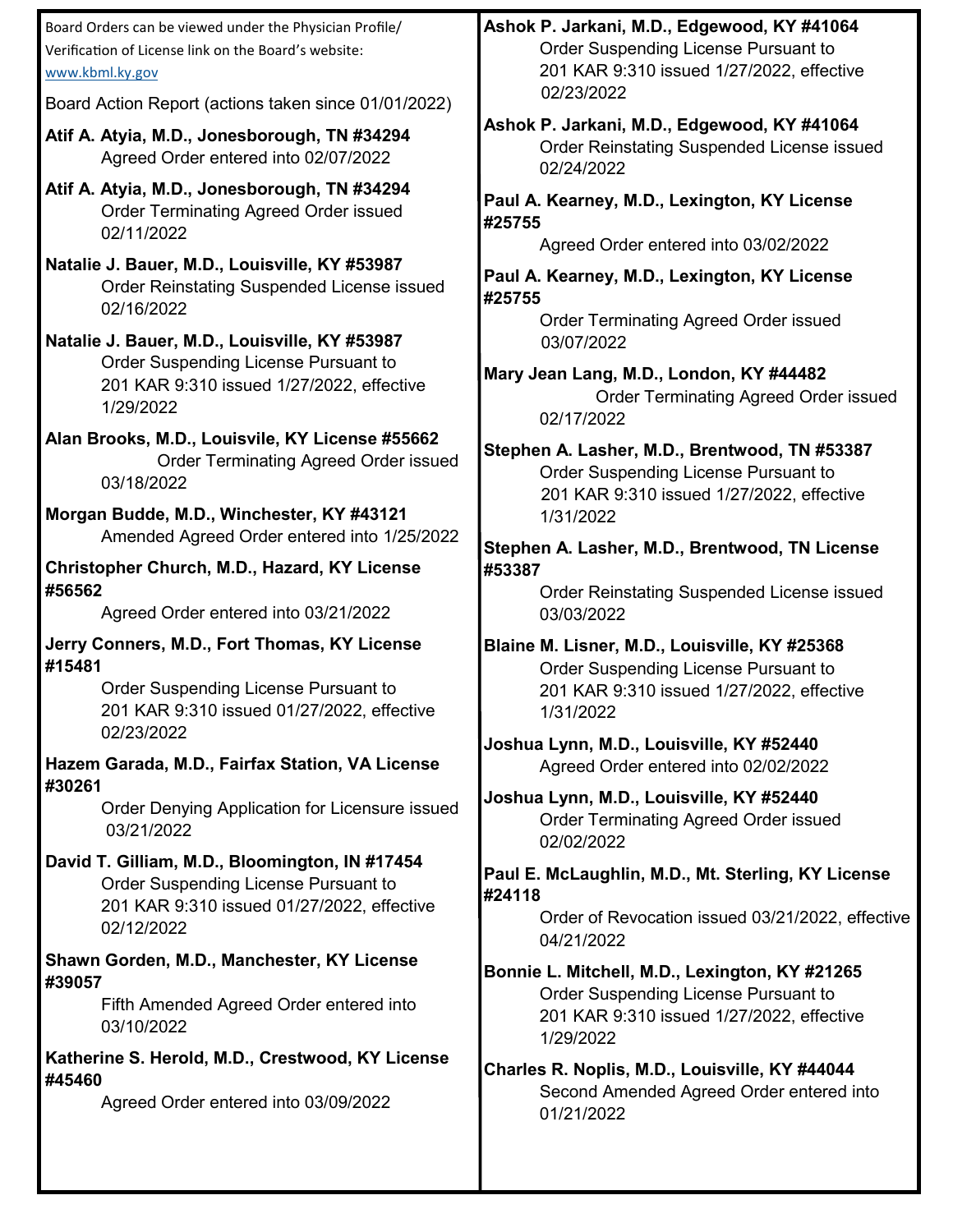| William W. O'Nan, M.D., Henderson, KY #17430<br>Agreed Order of Retirement entered into<br>02/11/2022                                                                                                                                                                                                                                                                                                                                                                                                                                                                                                                                                                                                                                                                                                                                                                                                                                                                                                                                                                                                                                                                                                                                                                                                                                                                                                                                                                                                                                                     | John L. Stanton, M.D., Clarksville, TN #52748<br><b>Emergency Order of Restriction issued</b><br>1/21/2022, effective 1/21/2022                                                                                                                                                                                                                                                                                                                                                                                                                                                                                                                                                                                                                                                                                                                                                                                                                                                                                                                                                                                                                                                                                                                                                                                                                                                                                                                                                                                                                                                                                                                                                                                                                                                                                                                                                                                                                                                                                                                                                                                                                                                                                 |
|-----------------------------------------------------------------------------------------------------------------------------------------------------------------------------------------------------------------------------------------------------------------------------------------------------------------------------------------------------------------------------------------------------------------------------------------------------------------------------------------------------------------------------------------------------------------------------------------------------------------------------------------------------------------------------------------------------------------------------------------------------------------------------------------------------------------------------------------------------------------------------------------------------------------------------------------------------------------------------------------------------------------------------------------------------------------------------------------------------------------------------------------------------------------------------------------------------------------------------------------------------------------------------------------------------------------------------------------------------------------------------------------------------------------------------------------------------------------------------------------------------------------------------------------------------------|-----------------------------------------------------------------------------------------------------------------------------------------------------------------------------------------------------------------------------------------------------------------------------------------------------------------------------------------------------------------------------------------------------------------------------------------------------------------------------------------------------------------------------------------------------------------------------------------------------------------------------------------------------------------------------------------------------------------------------------------------------------------------------------------------------------------------------------------------------------------------------------------------------------------------------------------------------------------------------------------------------------------------------------------------------------------------------------------------------------------------------------------------------------------------------------------------------------------------------------------------------------------------------------------------------------------------------------------------------------------------------------------------------------------------------------------------------------------------------------------------------------------------------------------------------------------------------------------------------------------------------------------------------------------------------------------------------------------------------------------------------------------------------------------------------------------------------------------------------------------------------------------------------------------------------------------------------------------------------------------------------------------------------------------------------------------------------------------------------------------------------------------------------------------------------------------------------------------|
| Samson K. Orusa, M.D., Clarksville, TN License<br>#33408<br>Order of Revocation issued 03/21/2022,<br>effective 04/21/2022<br>Saagar K. Raju, M.D., Riverside, CA #17130<br>Agreed Order entered into 02/07/2022<br>Joseph W. Richardson, M.D., Lexington, KY License<br>#24023<br>Agreed Order entered into 03/29/2022<br>Carolyn V. Smith, M.D., Lexington, KY License<br>#31089<br>Order of Revocation issued 03/21/2022, effective<br>04/20/2022<br>David N. Smith, M.D., Waxhaw, NC License #52836<br>Order of Revocation issued 03/21/2022, effective<br>04/20/2022<br>Robert So, M.D., Walton, KY #42021<br>Order Suspending License Pursuant to<br>201 KAR 9:310 issued 1/27/2022, effective<br>1/31/2022<br>Robert So, M.D., Walton, KY #42021<br><b>Order Reinstating Suspended License issued</b><br>02/23/2022<br>Gerald W. Thorpe, M.D., Louisville, KY License<br>#48842<br>Agreed Order entered into 03/17/2022<br>Richard A. Vanbergen, M.D., Lafayette, LA #34422<br>Order Suspending License Pursuant to<br>201 KAR 9:310 issued 1/27/2022, effective<br>1/31/2022<br>Restrictions have also been placed on the following<br>physicians' licenses pending resolution of charges<br>brought against them.<br>Katharine S. Cox, M.D., Lexington, KY #53380<br><b>Emergency Order of Suspension issued</b><br>1/21/2022, effective 1/21/2022<br>Pavan Bejgum, M.D., Mayfield, KY License #52262<br>Complaint and Emergency Order of Suspension<br>issued 03/04/2022, effective 03/05/2022<br>Joshua Kadetz, M.D., Barbourville, KY License | <b>Reminder on Retirement and Maintaining a</b><br><b>DEA</b><br>One of the most frequent inquiry the Board<br>receives involves matters relating to physicians who<br>have retired from practicing medicine; however, they<br>wish to maintain their DEA registration for emergency<br>purposes.<br>In this situation, the Board would like to remind<br>all of its licensees that just because you are not actively<br>writing prescriptions for controlled substances, any<br>physician with an active Kentucky DEA registration<br>must register and maintain a KASPER account<br>regardless of whether you plan to use such authority.<br>The Board would also remind physicians, unless it is an<br>emergency, it is unethical for Kentucky physicians to<br>prescribe controlled substances for members of their<br>immediate family. Finally, it is important to note that<br>any physician, who prescribes controlled substances in<br>Kentucky, must adhere to the acceptable and prevailing<br>medical standards set out in the Board administrative<br>regulations.<br>If you do not desire or are unable to conform to<br>all KBML controlled substance prescribing and<br>dispensing regulations, you may want to retire your KY<br>DEA number by calling DEA Registration Support at<br>571-362-6905 for assistance.<br>2022 Renewal of Physician Licenses<br>The Board is pleased to report that our agency<br>recently completed the annual renewal cycle for<br>medical and osteopathic physicians practicing in the<br>Commonwealth for 2022.<br>As in past years, the process went smoothly<br>with 19,603 physicians renewing their medical/<br>osteopathic licenses for 2022. Of that number, 12,001<br>physicians have an active Kentucky practice address.<br>In the event that a physician has allowed his/her<br>license to lapse, he/she can simply contact the Board<br>office for instructions on how to reactivate it. Just a<br>reminder, it is very important to update the Board<br>anytime that you change your mailing or practice<br>address. You can do so, by going to the following page<br>on our website, Update Your Address - Kentucky Board<br>of Medical Licensure |
| #42223<br>Complaint and Emergency Order of Suspension<br>issued 03/21/2022, effective 03/23/2022                                                                                                                                                                                                                                                                                                                                                                                                                                                                                                                                                                                                                                                                                                                                                                                                                                                                                                                                                                                                                                                                                                                                                                                                                                                                                                                                                                                                                                                          |                                                                                                                                                                                                                                                                                                                                                                                                                                                                                                                                                                                                                                                                                                                                                                                                                                                                                                                                                                                                                                                                                                                                                                                                                                                                                                                                                                                                                                                                                                                                                                                                                                                                                                                                                                                                                                                                                                                                                                                                                                                                                                                                                                                                                 |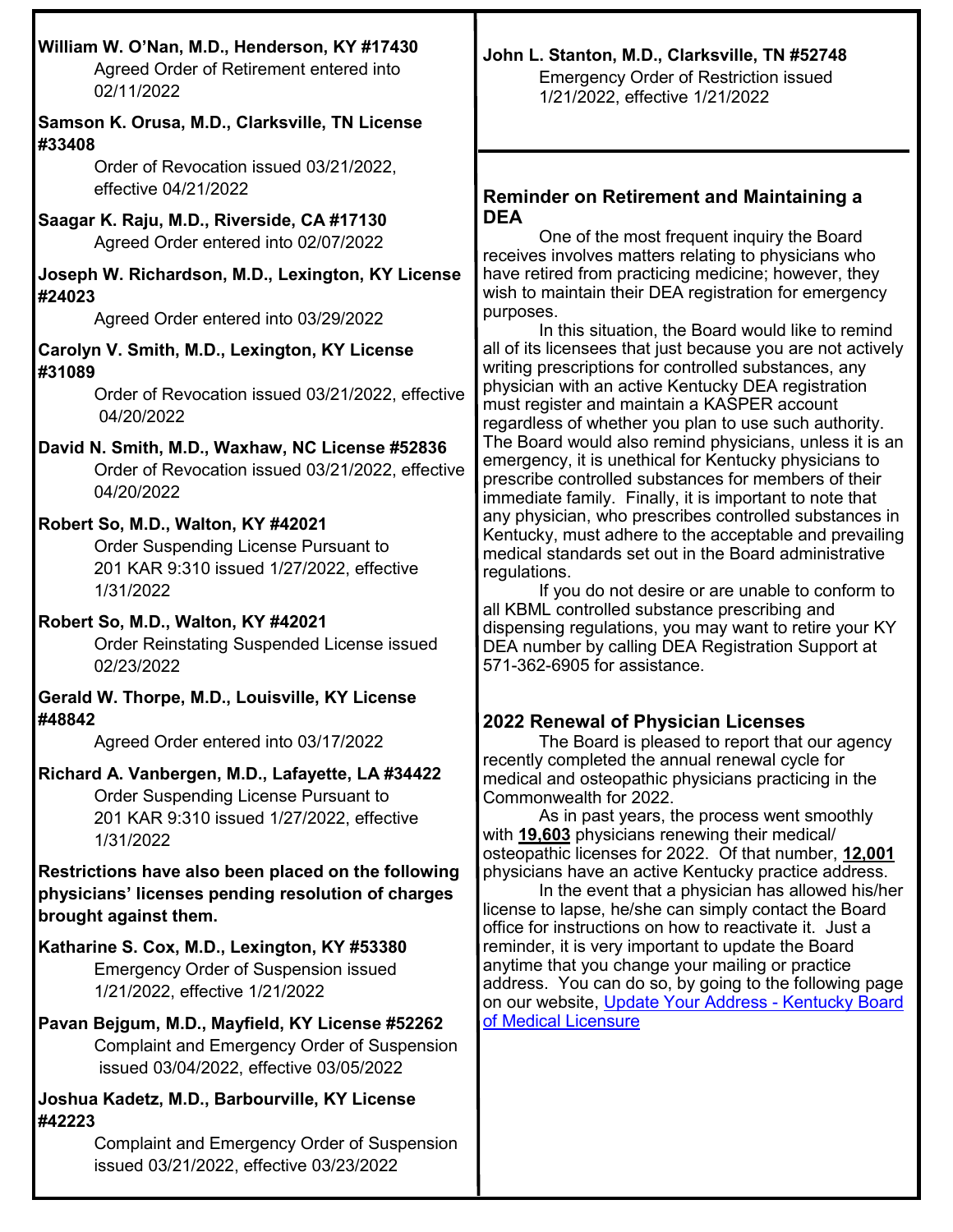# **Medical Waste in Kentucky – Regulation, SARS-CoV-2, Management and Future Trends**

# **George Partridge, PhD, P.E., QEP, Departmental Protection**

# **Division of Waste Management, Recycling and Local Assistance Branch**

The Recycling & Local Assistance Branch (RLA), Division of Waste Management within the Energy & Environment Cabinet serves as a contact for inquiries from all types of healthcare facilities and those businesses that provide support services including medical testing laboratories and waste treatment and disposal facilities. The RLA provides technical assistance, regulatory guidance and serves as a point of contact in state government for questions associated with regulated medical waste, pharmaceuticals, and waste management planning. The RLA also assists the inquirer with establishing contacts with the agencies across state government that can address their licensure, permitting and registration needs.

Healthcare facilities typically dispose of PPE and items used in patient care that are not visibly contaminated with blood and body fluids as general waste. With the COVID pandemic and concern over SARS-CoV-2, a very infectious virus with the primary transmission mechanism for disease associated with respiratory aerosols, many healthcare facilities have been treating all the items that came in contact with COVID patients as a potentially biohazardous waste. Early in the pandemic, research studies conducted in clinical settings identified the virus present on various types of material surfaces, hours to days after contact with respiratory aerosols. This warranted the precautionary practice that was being followed to treat all COVID patient associated waste as biohazardous. Over the course of the pandemic, it was recognized by many in the health care professions that inhalation was the primary transmission pathway and the respiratory aerosols deposited on surfaces such as PPE presented a low-risk for transmission of the SARS-CoV-2 virus. The World Health Organization (WHO) in a report recently released stated the following: "…SARS-CoV-2 is an enveloped virus, which means that it is inactivated relatively quickly by environmental factors such as sunlight or heat. Most evidence indicates that the main route of transmission of the virus is directly from person to person though exhaled respiratory particles, not fomites... Since the beginning of the pandemic, WHO has stated that extra or special procedures beyond normal classification into infectious and non-infectious are not needed for waste from COVID-19 patients."

The pandemic has raised new awareness globally how a highly mobile integrated society addresses the potential for disease transmission and protection of public health by the way it manages wastes, from the household level to that of large regional hospital systems. There are many lessons to be learned from SARS-CoV-2 as healthcare waste management decisions are made based on the type of pathogen and its primary mechanism of transmission which are important to waste management planning. There will be other emerging pathogens and their respective variants of concern emerging in the future and it is important we learn from this pandemic how to continue to manage medical waste safety to protect human health and the environment.

EPA has not had authority for medical waste since the Medical Waste Tracking Act (MWTA) of 1988 expired in 1991. Medical waste is primarily regulated at the state level. Recognizing that the regulations affecting waste management decisions are shared by numerous agencies and cabinets in Kentucky, a few regulatory areas will be briefly highlighted focusing on regulated medical waste.

Regulations especially important to waste generators are found in the Kentucky Administrative Regulations (KAR), Title 902 for the Cabinet for Health and Family Services (CHFS) – Department for Public Health (DPH). Chapter 20 addresses "health services and facilities" and Chapter 11 "medical laboratories." For some types of wastes, specific treatment technologies are specified; for example (401 KAR 20:016), hospital "pathological waste" for which incineration is required. For other wastes there is flexibility in terms of treatment requirements where incineration, autoclaving, or otherwise rendering "non-hazardous" is required.

The Kentucky Transportation Cabinet oversees the registration of vehicles for medical waste transporters (Kentucky Revised Statues - KRS 174.450). The Kentucky Department for Environmental Protection, Division of Waste Management, oversees the permitting of facilities for the storage, treatment, and disposal of medical waste. Medical waste storage and treatment facilities are permitted as "Medical Waste Transfer Stations" and the disposal facilities that receive the treated waste are permitted as contained landfills (designated to receive municipal solid waste). The regulatory requirements addressed by the Division of Waste Management include those found in 401 KAR Chapter 30 – Waste Management; General Administrative Procedures; 401 KAR Chapter 47 – Solid Waste Facilities, and 401 Chapter 48 – Standards for Solid Waste Facilities.

In Kentucky, except for incineration, there are no specific guidelines for waste treatment efficacy or type of treatment technology that establishes the basis for determining when treatment of a medical waste renders it non-infectious.

Some states have established alternative infectious waste treatment technology approval permitting processes in addition to performance assessments of established technologies developed around pressurize steam (autoclaving). These typically specify microbial inactivation test protocols using mycobacteria and/or bacterial spores for the challenge microorganisms with specified microbial log<sub>10</sub> inactivation levels required.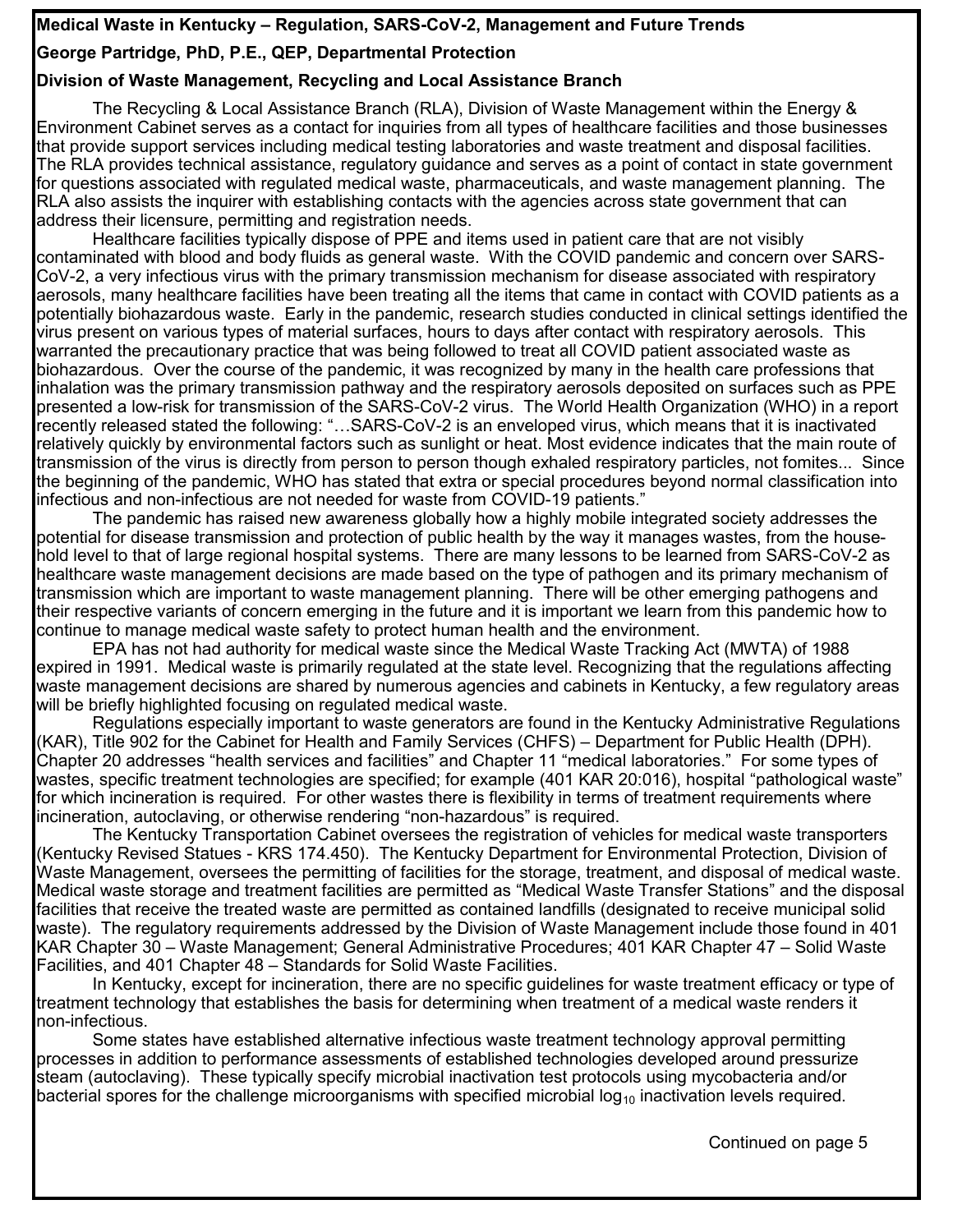It is important to recognize that infection level varies on a continuum from a highly contaminated material with infectious microorganisms to a material that has been sterilized. The specific type of treatment technology along with operating and process conditions will determine treatment efficacy and how much the infection potential or infectious level has been reduced. A state with minimal specific treatment standards; only requiring medical waste to be treated, rendered non-infectious and handled in a way that is protective of human health and the environment, establishes business opportunities for innovative and new alternative treatment technologies to be introduced into the state. Autoclaving has been the primary technology of choice in Kentucky with waste requiring incineration being sent out of the state to permitted facilities. Presently there are companies seeking to introduce alternative treatment technologies (other than incineration and autoclaving) into Kentucky.

There are four basic processes for the treatment of bio-hazardous components in healthcare waste. The processes include thermal, chemical, irradiative and biological. Autoclaves and hybrid-autoclaves have historically been the primary choice of technology with other technologies receiving increased attention in recent years. With the surge in the volume of medical waste generated during the pandemic, the alternative medical waste treatment technology industry has received increased attention (including technologies incorporating low-pressure stream, frictional or dry heat, microwave energy, ionizing radiation, ozone, pyrolysis, and pressurized steam/hybrid autoclave design features).

One design feature that is unique to all these technologies, is the use of shredders for waste material size reduction which reduces thermal/chemical treatment costs. At the same time, shredding technology generates bio-aerosols. With some medical waste containing significant quantities of liquids and/or with a high moisture content, aerosolization has been a safety concern. Environmental benefits of waste shredding along with compaction technology include the reduce waste volume going to landfills. Other options offered by manufacturers include automated waste sorting technologies for the treated waste to recover materials for recycling and resource recovery.

The WHO in a report just released titled: "Global Analysis of Health Care Waste in the Context of COVID-19 – Status, Impacts and Recommendations" highlights increasing environmental waste disposal concerns and climate impacts from all the materials/products used by the healthcare sector. The healthcare section contributes 4-5 % of total greenhouse emissions globally. Appropriate use PPE guidelines were presented for COVID-19 along with sustainable options. Medical waste accounts for approximately 10-15 % of the waste generated with non-hazardous waste accounting for the greatest percentage – identifying significant opportunities for recycling and resource conservation initiatives. Future trends in PPE manufacture will result in products with a greater proportion of renewable biobased or recyclable materials. Reverse logistics and centralized treatment using non-burn technologies will pave the way for the future of healthcare waste management.

The United States has already minimized the use of incineration and adopted widely accepted thermal treatment technologies based around autoclave technology. As a nation we are beginning to see an increased application of alternative treatment technologies and more environmentally friendly materials incorporated in PPE and products utilized by healthcare personnel. All this will change how waste is categorized, segregated, and managed for treatment and disposal.

To maximize the benefits of the emerging waste treatment technologies and address important global Issues including sustainability and climate change; how we classify, segregate, and manage waste will be become increasingly important for the future of public health care. I personally see waste management initiatives addressing present waste materials that include paper and other cellulosic materials, plastic, rubber, cloth, glass, liquids, and metals. Optimizing waste minimization strategies will require a department-by-department approach recognizing that waste compositions vary across departments and healthcare facilities and the services they provide that include patient care, emergency room, clinical laboratories, surgery, labor and delivery, pharmacy, chemotherapy, radiology, dental, dialysis, and environmental services.

To summarize, what do I envision the future holds for healthcare from a waste management perspective:

- Assessing with greater attention, how we classify waste materials as infection or non-infectious.
- PPE and associated products used in patient care increasingly becoming more environmentally friendly by incorporating renewable biobased or recyclable materials.
- Greater attention at the waste generator level for waste prevention initiatives based on products selected and guideline for their us in patient care.
- Increased waste segregation by waste generators to minimize waste treatment costs while optimizing resource conservation, recovery of recyclable materials, and minimizing waste going to landfills.
- Implementation of emerging medical waste treatment technologies that reduce the environmental footprint allowing for recycling of treated waste materials and recovery of resources

Please do not hesitate to contact the Recycling and Local Assistance Branch with the Division of Waste Management, Department for Environmental Protection, Energy and Environment Cabinet if we can assist you with your waste management questions and with waste management planning.